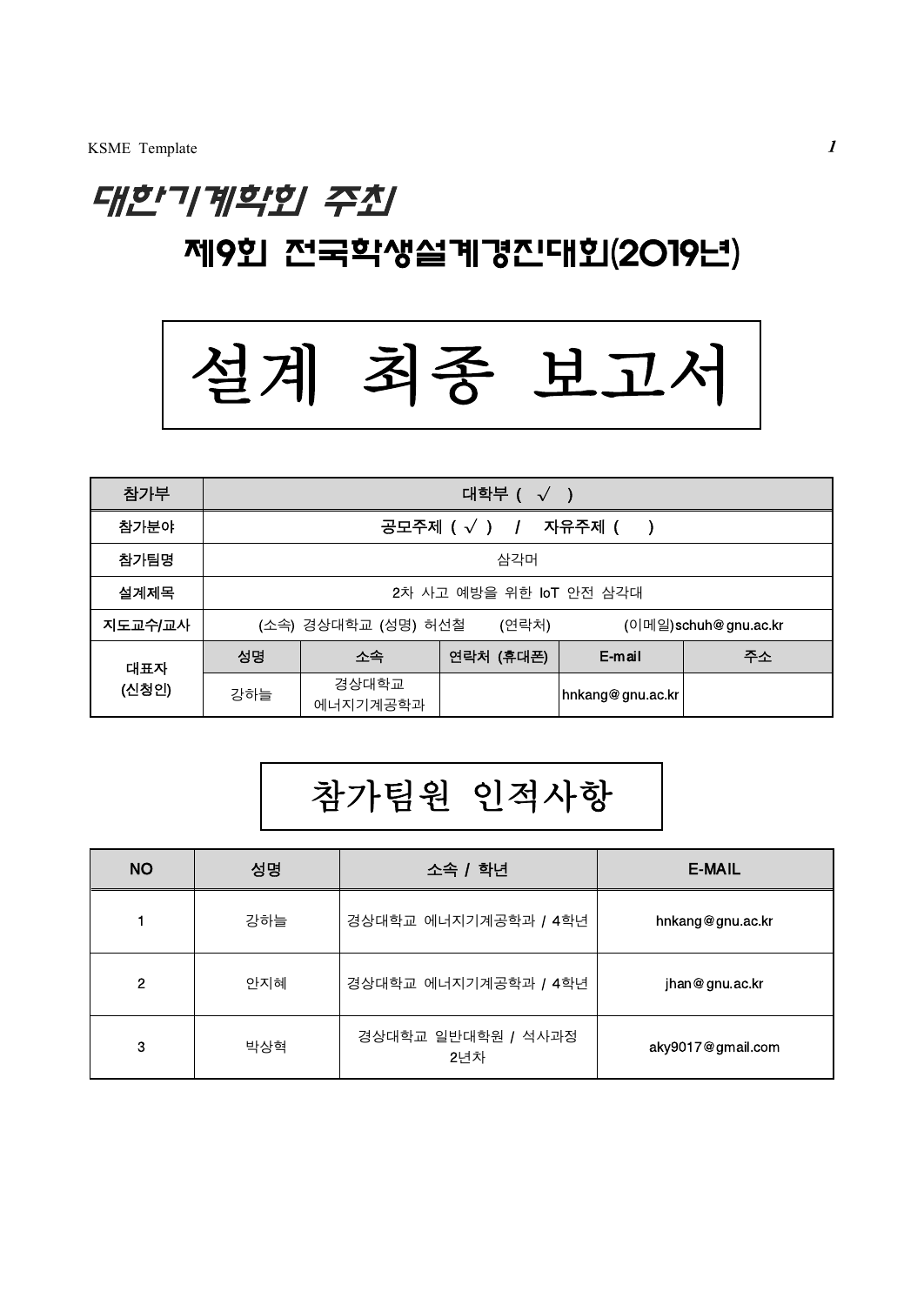l

## 설계 요약문

| 참가분야 | 공모주제 $(\sqrt{})$ / 자유주제 $($ )                                                                                                                                                                                                                                                                                                                                                               |  |  |  |  |  |
|------|---------------------------------------------------------------------------------------------------------------------------------------------------------------------------------------------------------------------------------------------------------------------------------------------------------------------------------------------------------------------------------------------|--|--|--|--|--|
| 참가팀명 | 삼각머                                                                                                                                                                                                                                                                                                                                                                                         |  |  |  |  |  |
| 설계제목 | 2차 사고 예방을 위한 IoT 안전 삼각대                                                                                                                                                                                                                                                                                                                                                                     |  |  |  |  |  |
| 대표자명 | 강하늘                                                                                                                                                                                                                                                                                                                                                                                         |  |  |  |  |  |
|      | 2018년 4월 기준, 2차사고 치사율은 54.1%로 일반사고의 치사율(9.3%)에<br>비해 약 6배 높다(한국도로공사). 또한, 최근 5년간 고속도로에서 발생한 2차<br>사고 사망자는 연평균 약 37명으로, 교통사고 전체 사망자 수의 약 15%를 차<br>지한다(국민안전처). 대부분의 2차 사고는 안전 삼각대를 설치하러 가는 도<br>중에 많이 발생한다고 한다. 따라서 삼각대 설치시 안전성과 효과적으로 후<br>행차량에 사고사실을 알리는 효율성이 높은 새로운 제품의 설계가 필요하다.                                                                                                         |  |  |  |  |  |
|      | 본 연구의 목적은 IoT 기술을 안전 삼각대에 결합하여 사고의 정도에 따라<br>탑승자의 수동 및 자동 조작이 가능하도록 고안하였다. 이에 따라 안전성과<br>편의성 증대효과를 기대 할 수 있으며 2차사고 예방을 통해 인명 또는 물적<br>피해를 최소화 할 수 있다.                                                                                                                                                                                                                                       |  |  |  |  |  |
| 요약문  | 정상상태<br>No<br><b>Remote Controller</b><br>센서감지<br>Airbag Control Unit<br>Yes<br>LED<br>경고음<br>삼각대<br>전개<br>작동<br>송출<br>(b) rear view<br>(a) Side view<br>Side Part<br>Lock<br>부유식삼각대<br>전개<br>Compressed<br>Gas<br>Rubber<br>Balloon<br>Yes<br>알람송출<br>Main<br>LED<br>Junction<br>119 & 112<br>Body<br>No<br>Reflect<br>Pannel<br>종료<br>(c) folded tripod<br>(d) unfolded tripod            |  |  |  |  |  |
|      | Fig. 3 Prototype image of tripod<br>Fig. 1 Algorithm of embedded system<br>부착식 부유식 삼각대의 전개는 두 가지 방식으로 구분된다. 첫 번째 방법<br>은 탑승자에 의해 수동으로 원격 신호기를 이용하여 전개하는 방법이고, 두<br>번째는 차량 내 설치된 센서의 신호를 이용하는 것이다. 차량 내 안전 센서<br>를 모니터링하고 에어백 전개에 관여하는 ACU 시스템에 결합하여 일정량<br>이상의 충격으로 에어백이 작동할 경우, 삼각대가 자동으로 전개된다. 경미<br>한 사고의 경우, 운전자가 원격 조작으로도 삼각대를 전개할 수 있다. 전반<br>적인 작동과정은 아래 본문의 알고리즘과 같이 각 단계를 거쳐 실행된다. |  |  |  |  |  |
|      | 부착식 부유식 삼각대를 모두 보관함에 있어, 다소 부피를 차지한다는 문<br>제점이 있었지만, 경량화 설계하였다. 충격 감지 센서의 인식 오류를 방지하<br>기 위해 차량의 ACU 시스템과 연동하여 센서감도를 향상시켰다. 또한, 초기<br>기획단계에서 개발하려던 제품은 일회성 제품으로 가격경쟁력이 낮았으나 현<br>재 설계된 제품은 충진가스를 제외한 모든 구성품은 반영구적 사용이 가능하<br>여 경제성이 향상되었다. 향후 2차 사고로 인한 인적 또는 물적 피해를 최소<br>화하기 위한 기대가치가 높다고 생각한다.                                                                                           |  |  |  |  |  |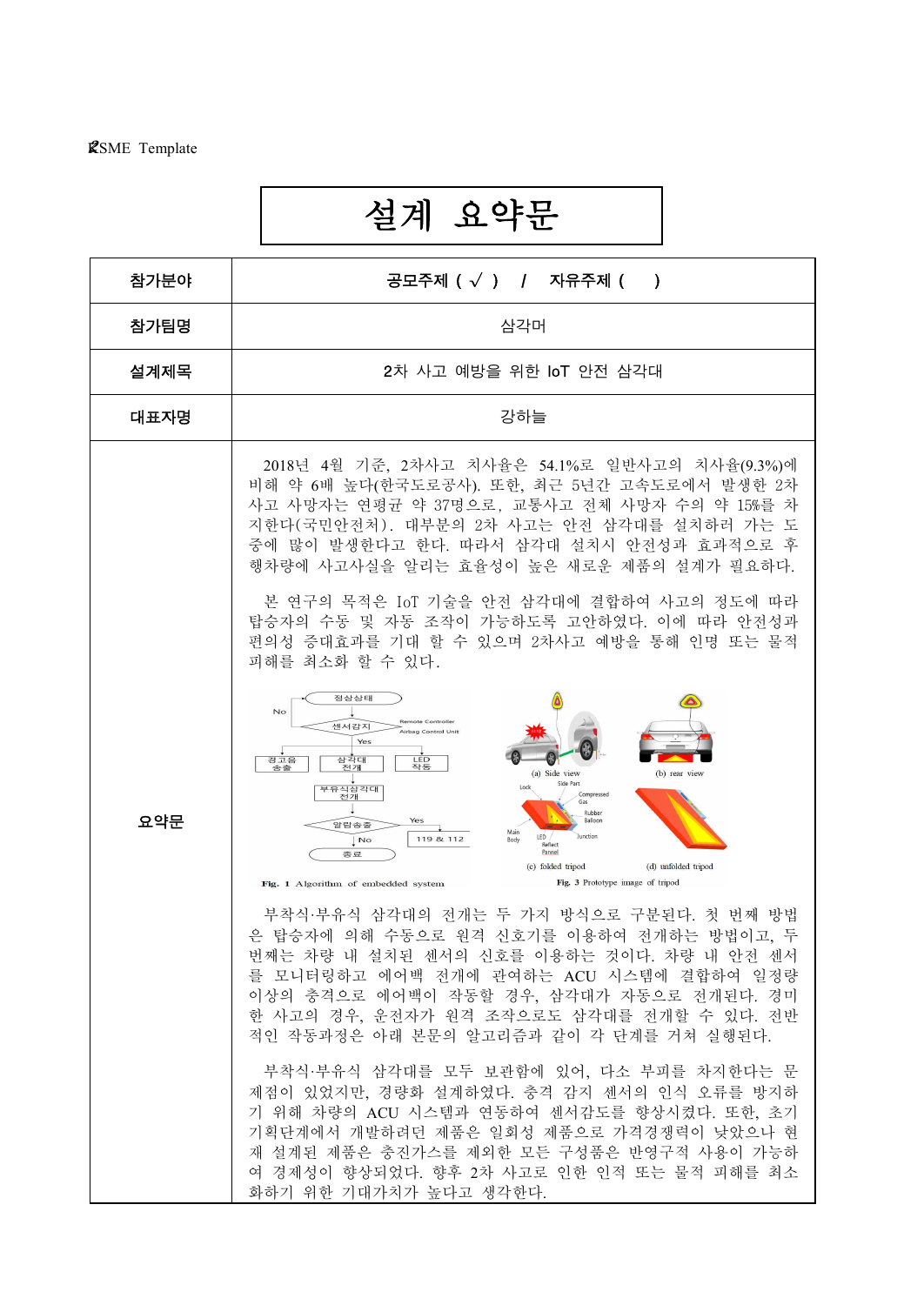### 2차사고 예방을 위한 IoT 안전 삼각대

강하늘\* ·안지혜\*·박상혁\*\*·허선철†

\*경상대학교 에너지기계공학과·\*\*경상대학교 에너지기계공학과 일반대학원†경상대학교 에너지기계공학과

### **IoT Safety Tripod for Preventing Secondary Accidents**

Ha Neul Kang\* , Ji hye An\* , Sang hyeok Park\*\* , and Sun Chul Huh†

\* Dept. of Energy and Mechanical Engineering, Gyeongsang Natational University

\*\* Dept. of Energy and Mechanical Engineering, Graduate school of Gyeongsang Natational University

† Dept. of Energy and Mechanical Engineering, Gyeongsang Natational University

(Received September 20, 2019 ; Revised January 2, 2013 ; Accepted January 3, 2013)

**Key Words**: Car accident(차량 사고), Safety tripod(안전 삼각대), LED device(발광다이오드 조명장치)

초록: 한국도로공사 및 국민안전처 통계에 따르면 2018년 4월 기준, 2차사고 치사율은 54.1%로 일반사 고의 치사율(9.3%)에 비해 약 6배 높다. 또한, 최근 5년간 고속도로에서 발생한 2차사고 사망자는 연평 균 약 37명, 부상자는 약 1142명으로 이는 교통사고 전체 사망자 수의 약 15%를 차지한다. 발생한 대 부분의 2차사고는 안전 삼각대를 설치하러 가는 도중에 많이 발생한다고 한다. 따라서 설치시 안전성과 효과적으로 후행차량에 사고사실을 알리는 효율성이 높은 새로운 삼각대의 설계가 필요하다. 본 논문의 연구 목적은 IoT 기술을 안전 삼각대에 결합하여 운전자의 직접적인 설치를 요했던 기존 삼각대와는 달리 사고의 정도에 따라 수동 및 자동 조작이 가능하도록 설계하여 차별화를 둠으로써 안전성과 편의 성 증대효과를 기대 할 수 있으며 2차사고 예방을 통해 인명 또는 물적 피해를 최소화 한다.

**Abstract**: Most of the secondary accidents that occur are on the way to a safety tripod. Therefore, it is necessary to design a new tripod with high efficiency to safely and effectively inform accidents to following vehicles during installation. The purpose of this paper is to design differentiating manual and automatic operation according to the degree of accident, unlike IoT tripod, which required direct installation of driver by combining IoT technology with safety tripod, to increase safety and convenience. It can be expected, and the prevention of secondary accidents minimizes human or material damage.

#### 1. 서 론

한국도로공사 및 국민안전처 통계에 따르면 2018년 4월 기준, 2차사고 치사율은 54.1%로 일반사고의 치사율(9.3%)에 비해 약 6배 높다. 또한, 2차사고 사망자의 66%는 시야확보가 어려운 야간에 발생하였 고, 그 중 79%는 안전한 장소로 대피하지 않고 도로 본선에 나와있거나 차 안에 그대로 머물다가 사고 를 당한 것으로 집계된다. 특히, 시속 100km/h 이상으로 주행하는 고속도로에서는 제동거리가 길어져 2 차사고 발생율이 더 높다. **(1,2)**

현행 도로교통법상 도로에서 사고나 고장으로 차가 정차할 경우, 주간에는 차 뒤쪽 100m, 야간에는 200m 지점에 불꽃신호기 등을 추가로 설치하여 후행차량에 정차사실을 알려야한다. 특히, 1차 사고 발 생 후 2차 사고를 막기 위해 삼각대를 설치하러 가는 도중에도 사고가 많이 발생한다. **(3,4)** 기존의 삼각대 는 운전자가 차량 밖으로 나와 직접 설치를 해야 하므로 2차 사고 위험이 높고, 거동이 불편하거나 의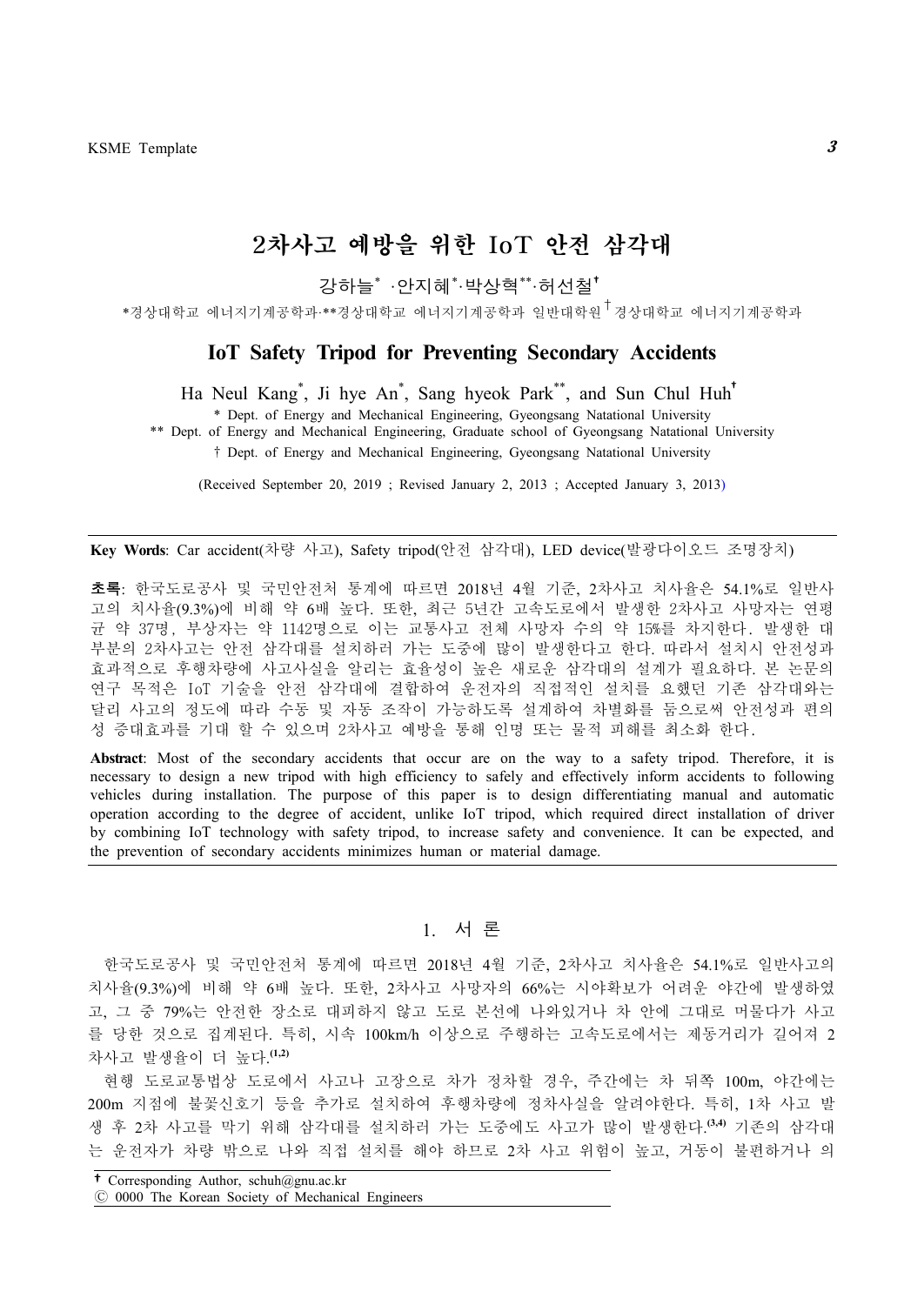식이 없는 경우 삼각대 설치의 어려움이 있다. 또한 차량에 별도의 보관공간이 마련되어 있지 않아 대 개 트렁크에 보관하는데, 트렁크 내부에는 여러 가지 짐 등이 적재되어 있어 필요한 때, 신속하게 설치 하기가 불편하다. 따라서 2차 사고로 인한 인명피해를 최소화하기 위해서 우리나라 도로 특성에 적합하 고 효율적인 새로운 삼각대의 설계가 필요하다. 또한, 본 기술은 IoT 기술을 기반으로 부착식·부유식 안 전삼각대로 2차 사고를 예방 하는데 목적이 있다.

#### 2. 소프트웨어 설계

기존 부착식 삼각대의 경우, 운전자가 차량 밖으로 나와 직접 설치를 해야 하는 불편함과, 설치를 하 여도 후행 차량이 인지하는데 어려움이 많아 설치 시 2차 사고 위험이 높다. 따라서 본 기술의 목적은 사고 발생 시 부착식·부유식 삼각대가 전개되어 후행 차량에 사고 사실을 효과적으로 전달함에 있다. 부 착식·부유식 삼각대의 전개는 두 가지 방식으로 구분된다. 그 중 첫 번째 방법은 운전자 및 동승자에 의 해 수동으로 원격 신호기를 이용하여 전개하는 방법이고, 두 번째는 차량 내 설치된 에어백 제어 유닛 (ACU ; Airbag Control Unit) 시스템 내 센서의 신호를 이용하는 것이다. **(5~7)** 차량의 충돌센서, 가속도계, 자이로스코프 등을 포함해 차량 내 안전 센서를 모니터링하고 에어백 전개에 관여하는 ACU 시스템에 결합하여 일정량 이상의 충격이 감지되어 에어백이 작동할 경우, 삼각대가 자동으로 전개된다. **(8~10)** 경미 한 사고의 경우, 운전자가 수동으로 원격 컨트롤 버튼을 눌러 삼각대를 전개할 수 있다. **(11~12)** 전체 과정 은 아래 Fig. 1의 알고리즘과 같이 각 단계를 거쳐 최종단계까지 실행된다.



**Fig. 1** Algorithm of embedded system

4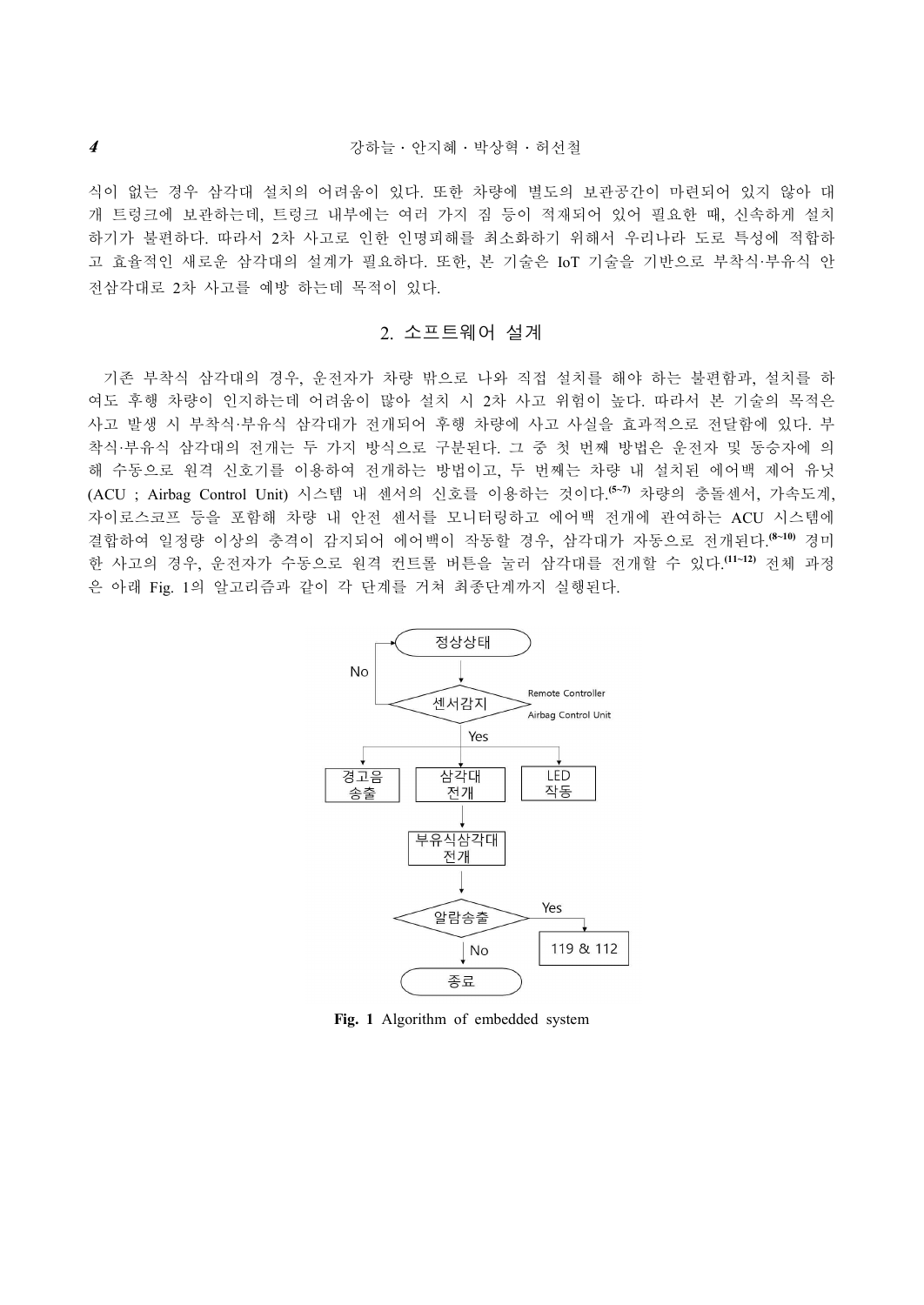

**Fig. 2** Block diagram of alarm and LED system

본 기술로 개발될 제품은 평소 차량 후미 하단부에 부착되어 별도의 공간을 차지하지 않으며, 일정량 이상의 충격이 감지되면 전자동으로 작동된다. 센서가 감지되면 삼각대가 전개되는데, 차량 내 설치된 ACU 센서의 신호를 이용하거나 운전자 및 동승자에 의해 수동으로 전개할 수 있다. 먼저 부착식 삼각 대가 전개되며 경고음과 LED 판의 점멸로 후행 차량에 사고 사실을 전달한다. 이후, 압축가스 주입으로 부유식 삼각대가 전개된다. 수 초 후, 가까운 경찰서 또는 안전신고센터로 알람이 송출된다. Fig. 2는 Labview system을 이용한 LED 판의 작동과정과 알람송출 과정을 코딩하여 나타낸 모식도이다.

Lee, S. H., et al. 에 의하면 제시된 원격 조종이 가능한 삼각대의 경우, 블루투스 기술을 통해 원격으 로 조정이 가능하다는 장점이 있으나 사용자가 직접 설치를 해야 한다는 단점이 있다. **(7)** Park, R., et al. 에 의하면 자동 삼각대의 경우 이동 차체와 LED의 배터리를 일원화 하여 편리성을 확보하였으나 별도 의 모터가 포함된 삼각대를 제작함에 가격경쟁력이 우수하지 못하며 별도의 보관장소를 필요로 하며 사 용자가 직접 설치해야한다. **(2)** 본 기술로 개발될 안전삼각대는 차량 후미 하단부에 부착되어 보관이 용이 하며 반복 사용이 가능하여 가격경쟁력이 우수하고, 자동전개방식으로 운전자가 직접 설치해야하는 번 거로움이 없어 안전성과 편의성을 함께 확보할 수 있다.

#### 3. 하드웨어 설계

3-1. 제품 개요

본 제품은 하단으로 전개가 가능한 본체와 부유식 구동부로 구성되어 있다. 본체의 외관은 두 면이 이음부로 연결되어 있으며 차량에 거치할 수 있다. 본체 내부에는 제어를 위한 임베디드 시스템이 내장 되어 있다. 또한, 본체는 최대로 전개될 시 지면과 90도 각도를 이룬다. 본체 측면에 부착된 구동부는

본체의 전개 시, 내부 압축가스가 개방되어 부유식 삼각대가 전개된다.<br>Figure 3은 삼각대의 상황별 이미지를 나타낸다. (a), (b)는 사고발생시 차량에 설치된 안전 삼각대가 전개된 모습을 각각 측면과 후면에서 바라본 모습을 나타낸다. (c)는 안전 삼각대의 전개 전 모습을 나 타내며, (d)는 사고 발생 후 전개된 삼각대의 이미지를 나타낸다.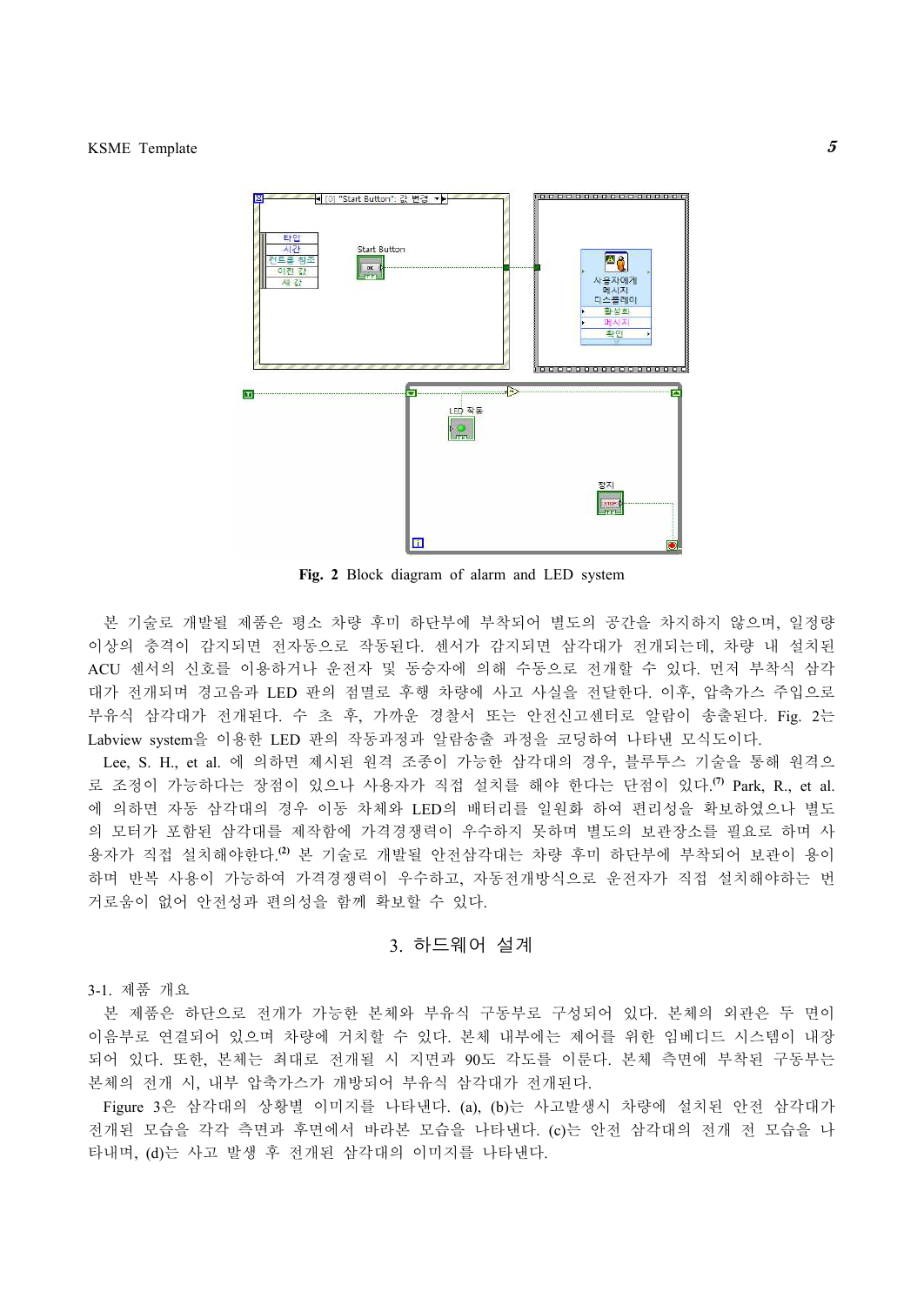

**Fig. 3** Prototype image of tripod



**Fig. 4** 2D CAD image of tripod

#### 3-2. 모델링

본 논문에서는 본체와 구동부로 형성된 안전 삼각대의 전개 후 형상을 2D CAD 도면으로 Fig. 4에 나 타내었다. 좌측 상단부, 평면도를 보면 삼각대의 총 너비는 47cm, 높이는 35cm이다. 일반적으로 승용차 후미부 높이는 최저 24cm, 차고가 상대적으로 높은 SUV 차량 후미부 높이는 최대 40cm이다. 이 중 일 반적인 SUV 차량을 기준으로 삼각대의 높이를 설계하고, 너비는 배기관에 영향을 주지 않는 47cm로 하 였다. 측면 구동부의 경우, 너비 50cm로 압축가스 통(40mm)과 부유식 삼각대의 보관이 용이하도록 설계 하였다. 좌측 하단부, 정면도를 보면 본체의 두께가 25mm, 구동부의 두께가 50mm로 설계되어 있음을 알 수 있다. 계절별 온도 변화에도 판재의 뒤틀림이 없도록 하기 위하여 내부가 빈 사각형태로 경량화 하였고, 전개 전에도 주행에 영향을 미치지 않는 최소두께로 설계하였다.<br><br>3-3. 설계 검토

부착식·부유식 삼각대를 모두 보관함에 있어, 다소 부피를 차지한다는 문제점이 있었지만, 공간적 할 애가 가능하도록 경량화 설계하였다. 충격 감지 센서의 인식 오류를 방지하기 위해 차량의 ACU 시스템 과 연동하여 센서감도를 향상시켰다. 또한, 초기 기획단계에서 개발하려던 제품은 일회성 제품으로 가격